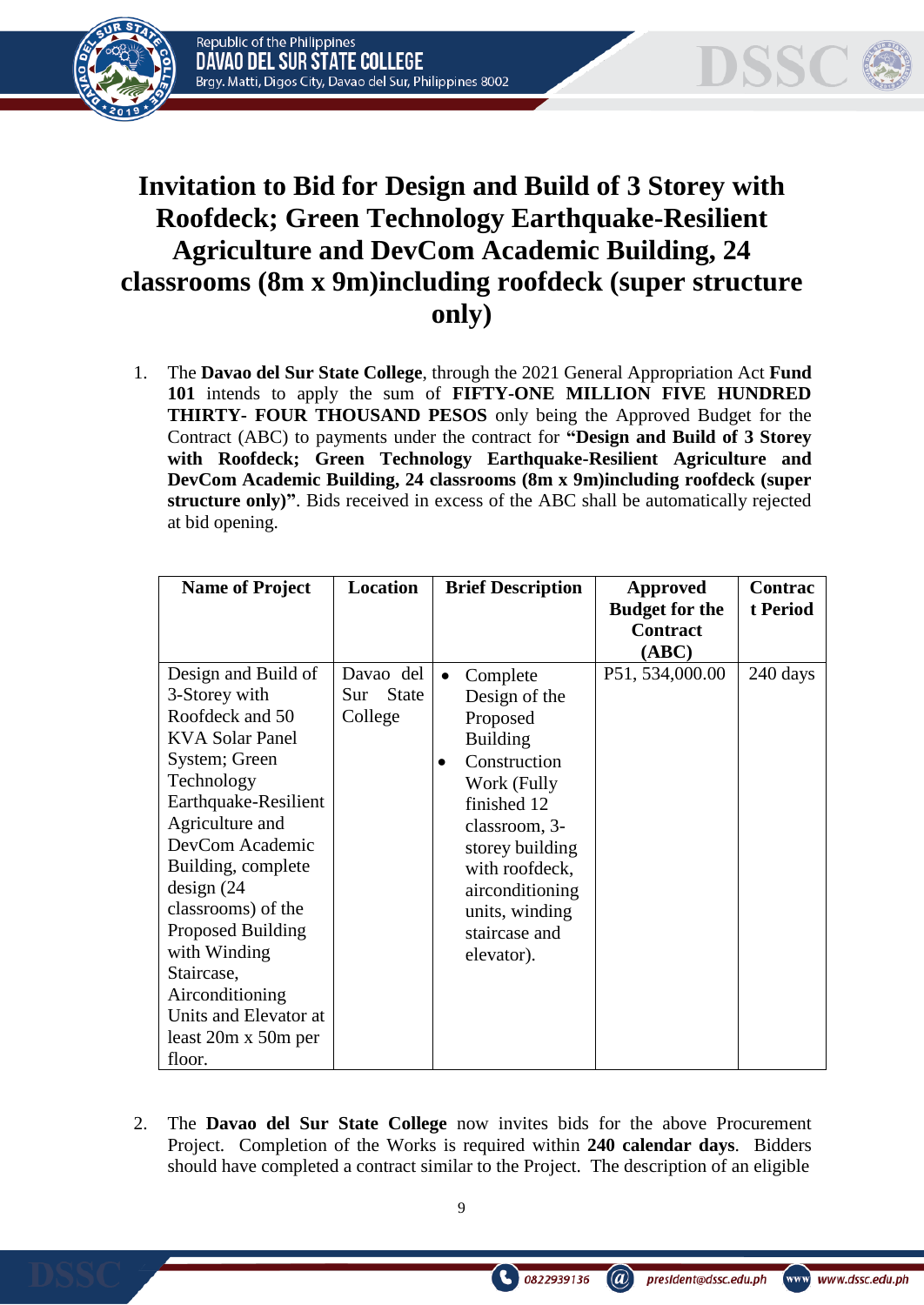

bidder is contained in the Bidding Documents, particularly, in Section II (Instructions to Bidders).

- 3. Bidding will be conducted through open competitive bidding procedures using nondiscretionary "*pass/fail*" criterion as specified in the 2016 revised Implementing Rules and Regulations (IRR) of Republic Act (RA) No. 9184.
- 4. Interested bidders may obtain further information from *Davao del Sur State College* and inspect the Bidding Documents at the address given below from **08:00 A.M to 05:00 P.M (Monday to Friday)**.
- 5. A complete set of Bidding Documents may be acquired by interested bidders on **July 16 to August 27, 2021** from Davao del Sur State College, Matti, Digos City, Davao del Sur and upon payment of the applicable fee for the Bidding Documents, pursuant to the latest Guidelines issued by the GPPB, in the amount of **Fifty Thousand Pesos only (P 50, 000.00)**. The Procuring Entity shall allow the bidder to present its proof of payment for the fees to Procurement Service Unit.

Bidders shall pay the applicable fee for the Bidding Documents not later than the submission of their bids in any of the following payments options:

- Over-the-counter payment at DSSC-Cashier's office, Brgy. Matti, Digos City, Davao del Sur;
- Over-the-counter deposit at Land Bank of the Philippines (LBP) Account No. 0332-1103-65.

Prior to payment, bidders are advised to coordinate first with the BAC Chairperson, Engr. EDUARDO F. AQUINO, through mobile phone at (+63)948 270 7001 for the issuance of the "Payment Order" and instructions.

6. The **Davao del Sur State College** will hold a Pre-Bid Conference on **July 27, 2021, 01:00 P.M** at the **Davao del Sur State College, Brgy. Matti, Digos City, Davao del Sur***,* which shall be open to prospective bidders but limited to one (1) physically present representative per bidder only. The Pre-bid Conference is likewise accessible online via **Zoom through the following link:**

## **[https://us02web.zoom.us/j/88330773342?pwd=eXNic0kwcCttMHcveGhIdVFMelhFd](https://us02web.zoom.us/j/88330773342?pwd=eXNic0kwcCttMHcveGhIdVFMelhFdz09) [z09](https://us02web.zoom.us/j/88330773342?pwd=eXNic0kwcCttMHcveGhIdVFMelhFdz09)**

- 7. Bids must be duly received by the BAC Secretariat through manual submission at the office address as indicated below, on or before **August 27, 2021, 01:00 P.M.** Late bids shall not be accepted.
- 8. All bids must be accompanied by a bid security in any of the acceptable forms and in the amount stated in **ITB** Clause 16.
- 9. Bid opening shall be on **August 27, 2021, 01:00 P.M** at the given address and/or through the following Zoom link:





president@dssc.edu.ph